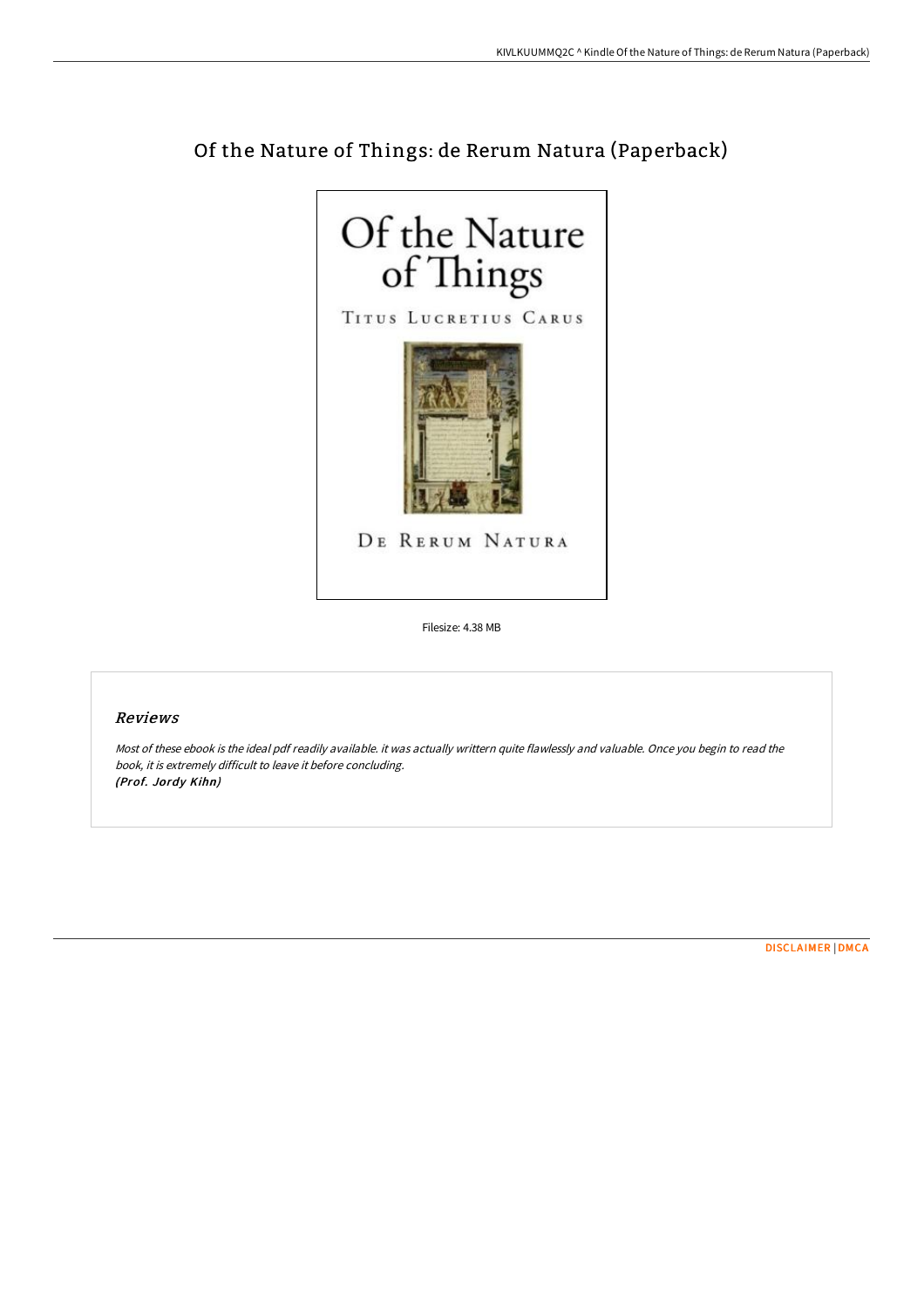# OF THE NATURE OF THINGS: DE RERUM NATURA (PAPERBACK)



Createspace, United States, 2014. Paperback. Condition: New. Language: English . Brand New Book \*\*\*\*\* Print on Demand \*\*\*\*\*. A first-century BC didactic poem by the Roman poet and philosopher Lucretius. Of the Nature of Things - De Rerum Natura - Titus Lucretius Carus A metrical translation by William Ellery Leonard De rerum natura (On the Nature of Things) is a first-century BC didactic poem by the Roman poet and philosopher Lucretius (c. 99 BC - c. 55 BC) with the goal of explaining Epicurean philosophy to a Roman audience. The poem, written in some 7,400 dactylic hexameters, is divided into six untitled books, and explores Epicurean physics through richly poetic language and metaphors. Lucretius presents the principles of atomism; the nature of the mind and soul; explanations of sensation and thought; the development of the world and its phenomena; and explains a variety of celestial and terrestrial phenomena. The universe described in the poem operates according to these physical principles, guided by fortuna, chance, and not the divine intervention of the traditional Roman deities. Epicurus maintained that the unhappiness and degradation of humans arose largely from the dread which they entertained of the power of the deities, from terror of their wrath, which was supposed to be displayed by the misfortunes inflicted in this life, by the everlasting tortures that were the lot of the guilty in a future state, or where these feelings were not strongly developed, from a vague dread of gloom and misery after death. To remove these fears, and thus to establish tranquillity in the heart, was the purpose of his teaching. Thus the deities, whose existence he did not deny, lived forevermore in the enjoyment of absolute peace, strangers to all the passions, desires, and fears, which agitate the human heart, totally indifferent to the...

⊕ Read Of the Nature of Things: de Rerum Natura [\(Paperback\)](http://techno-pub.tech/of-the-nature-of-things-de-rerum-natura-paperbac.html) Online  $\blacksquare$ Download PDF Of the Nature of Things: de Rerum Natura [\(Paperback\)](http://techno-pub.tech/of-the-nature-of-things-de-rerum-natura-paperbac.html)